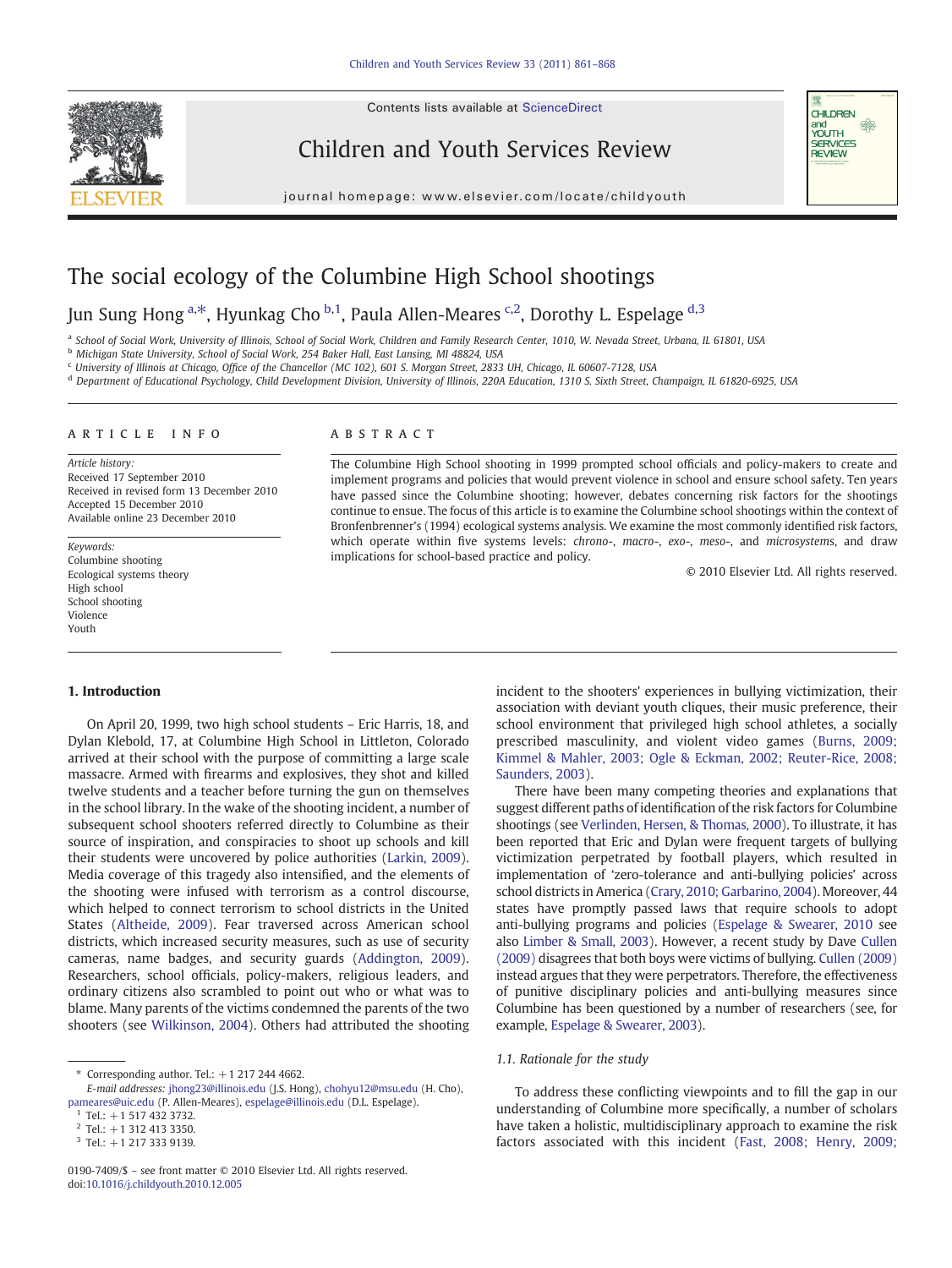[Newman, Fox, Harding, Mehta, & Roth, 2004; Tonso, 2002; Verlinden](#page-6-0) [et al., 2000\)](#page-6-0). To illustrate, the American Behavioral Scientist published two special issues in 2009, which marked the ten-year anniversary of Columbine. The special issues were designed to assemble researchers in various disciplines, including criminology, sociology, education, cultural studies, and media studies ([Muschert & Spencer, 2009a,](#page-7-0) [2009b\)](#page-7-0). The goal of the special issues was to integrate and synthesize the lessons learned from Columbine and to communicate them to a broader audience [\(Muschert & Spencer, 2009a\)](#page-7-0). These scholars have indeed made a tremendous stride in advancing our understanding of Columbine and school shootings more generally.

In addition to the American Behavioral Scientist, many scholars have also advanced theories and perspectives of school shootings and school violence in several national and international journals, such as Clinical Psychology Review ([Verlinden et al., 2000\)](#page-7-0), the Journal of the American Academy of Child and Adolescent Psychiatry [\(Weisbrot, 2008](#page-7-0)), Children and Schools [\(Fast, 2003\)](#page-6-0), Aggression and Violent Behavior [\(Wike & Fraser, 2009\)](#page-7-0), just to name a few. Surprisingly, no study on school shootings has been published in Children and Youth Services Review, although this journal has one of the largest readerships from multidisciplinary researchers and professionals devoted to well-being of children and youth in various settings (e.g., home, school, community). In a search of articles on school shootings and related topics (e.g., school violence and bullying) in this journal, only one recent article that focused on school violence ([Türküm, 2010](#page-7-0)) and three devoted to bullying/peer victimization in school ([Mishna, Saini,](#page-7-0) [& Solomon, 2009; Theriot, Dulmus, Sowers, & Johnson, 2005; Wei et](#page-7-0) [al., 2010](#page-7-0)) were found. Given the major dearth of articles on school violence and school shootings in Children and Youth Services Review, it is time for an article that communicates specifically to researchers and practitioners in school social work to appear in this journal.

It has been reported that school safety and violence remained constant or declined from the mid-1990s to 2000 [\(Astor, Meyer,](#page-6-0) [Benbenishty, Marachi, & Rosemond, 2005](#page-6-0)). However, findings from [Slovak's \(2006\)](#page-7-0) study indicate that most school social workers perceive school violence as a major concern and their time spent on violence issues and violence prevention programs in schools have increased over the years. School social workers play an important role in violence prevention programs in schools and in shaping and implementing violence prevention policies and interventions ([Astor et al., 2005](#page-6-0)). To provide effective violence prevention programs and services, school social workers must be aware of up-to-date philosophical, empirical, and practice issues surrounding school violence ([Astor et al., 2005](#page-6-0)).

An ecological understanding of issues surrounding violence in school is a prerequisite for any type of effective mental health consultation with students, teachers, and school officials [\(Astor, Pitner, & Duncan, 1996\)](#page-6-0). This integrative and holistic approach is consistent with the mission of social work, which stipulates that the focus of the profession is on the interaction between people and their environment (NASW Task Force on Specialization, 1978, p. 3). An ecological framework in particular offers an in-depth understanding of the interactions and transactions among students, family, school, and community, which can influence student behavior. Examining the ecology of school shootings is important for school social workers who frequently provide services for youth who are prone to aggressive and violent behaviors, and those who are victimized by violence in school. The ecological theory purports that individuals are embedded in multiple interrelated systems that directly and indirectly influence the individual ([Bronfenbrenner, 1994\)](#page-6-0). Given that various factors are interconnected, which potentially influence or inhibit violent behavior in school, this theory can provide useful frameworks for researchers and practitioners.

#### 1.2. Focus of the study

The focus of this case study is to integrate the identified causes and correlates of the Columbine shooting within the context of [Bronfenbrenner's \(1994\)](#page-6-0) ecological systems theory. We begin our discussion with the profile of the two school shooters, which is then followed by examination of the commonly identified risk factors of the shooting incident at the chrono-, macro-, exo-, meso-, and microsystem levels. Practice and policy implications are also discussed.

#### 2. Profile and characteristics of the shooters

In the wake of the Columbine shooting, the U.S. Secret Services of the Department of Education launched a series of investigations to 'profile' 37 incidents of school shootings from 1974 to 2000, which culminated into the Safe School Initiative [\(Vossekuil, Fein, Reddy,](#page-7-0) [Borum, & Modzeleski, 2002](#page-7-0)). Although no reliable profile of school shooters exists, however, there are a few common characteristics among the shooters. The majority of high-profile school shooters were identified as White, adolescent males in suburban areas [\(Leary,](#page-6-0) [Kowalski, Smith, & Phillips, 2003; Verlinden et al., 2000](#page-6-0)). Males have been regarded as the more aggressive gender in studies on youth violence (e.g., [Coie & Dodge, 1998\)](#page-6-0). Researchers consistently report that male youth are more prone to violent behavior and engage in more fights than females ([Espelage, Mebane, & Swearer, 2004](#page-6-0)). They are also significantly more likely than females to perceive violence as a legitimate way to resolve conflicts ([Kimmel & Mahler, 2003\)](#page-6-0).

Psychopathology is another common characteristic among several school shooters including the Columbine shooters. Both Eric and Dylan underwent counseling sessions for depression, impulsivity, and anti-social behavior [\(Immelman, 1999; Tappan & Kita, 1999](#page-6-0); see also [Verlinden et al., 2000\)](#page-7-0). Based on Eric's journal entries and personal communications with a counselor, [Immelman \(2004a\)](#page-6-0) diagnosed Eric's behavioral patterns as consistent with pathological narcissism, anti-social tendencies, paranoid traits, and unconstrained aggression. In one of his website postings, he wrote: "God I can't wait till [sic] I kill you people. Ill [sic] just go to some downtown area in some big ass [sic] city and blow up and shoot everything I can. Feel no remorse, no sense of shame…." [\(Immelman, 1999](#page-6-0)). He was prescribed a psychiatric medication called Luvox for obsessive and compulsive disorder and was court ordered to attend an anger management class shortly after being arrested for vandalism ([Meadows, 2006](#page-7-0)).

Dylan on the other hand was characterized as being overly sensitive to shame and humiliation. He was also evaluated as being depressed, over-anxious, mistrustful, and exhibited reclusive behavior patterns, which are consistent with a clinical diagnosis of avoidant personality disorder or social phobia (see [Immelman, 2004b\)](#page-6-0). He also expressed a sense of loneliness and isolation, as indicated by one of his journal entries: "I want to die really bad right now…no girls (friends or girlfriends), no other friends except a few, nobody accepting me…I feel so lonely w/o a friend" ([Meadows, 2006](#page-7-0)).

#### 3. Ecological risk factors

The Columbine shooting case is complex and context-specific, and the interactions within and among the systems level factors in the individual development, their immediate environment (e.g., home and school), policies, and cultural forces are all interwoven. Ecological systems theory provides an integrative framework for understanding the multi-level factors influencing the individual. According to this framework, the chrono-, macro-, exo-, meso-, and microsystem levels are all influences that shape individual attitudes and behaviors [\(Swearer & Espelage, 2004\)](#page-7-0). The broader level systems also shape the immediate level systems, which create a trickle-down effect.

#### 3.1. Chrono

The chronosystem includes consistency or change (e.g., historical events) of the individual and the environment over the life course (e.g., birth, divorce, relocation). In the case of Columbine, residential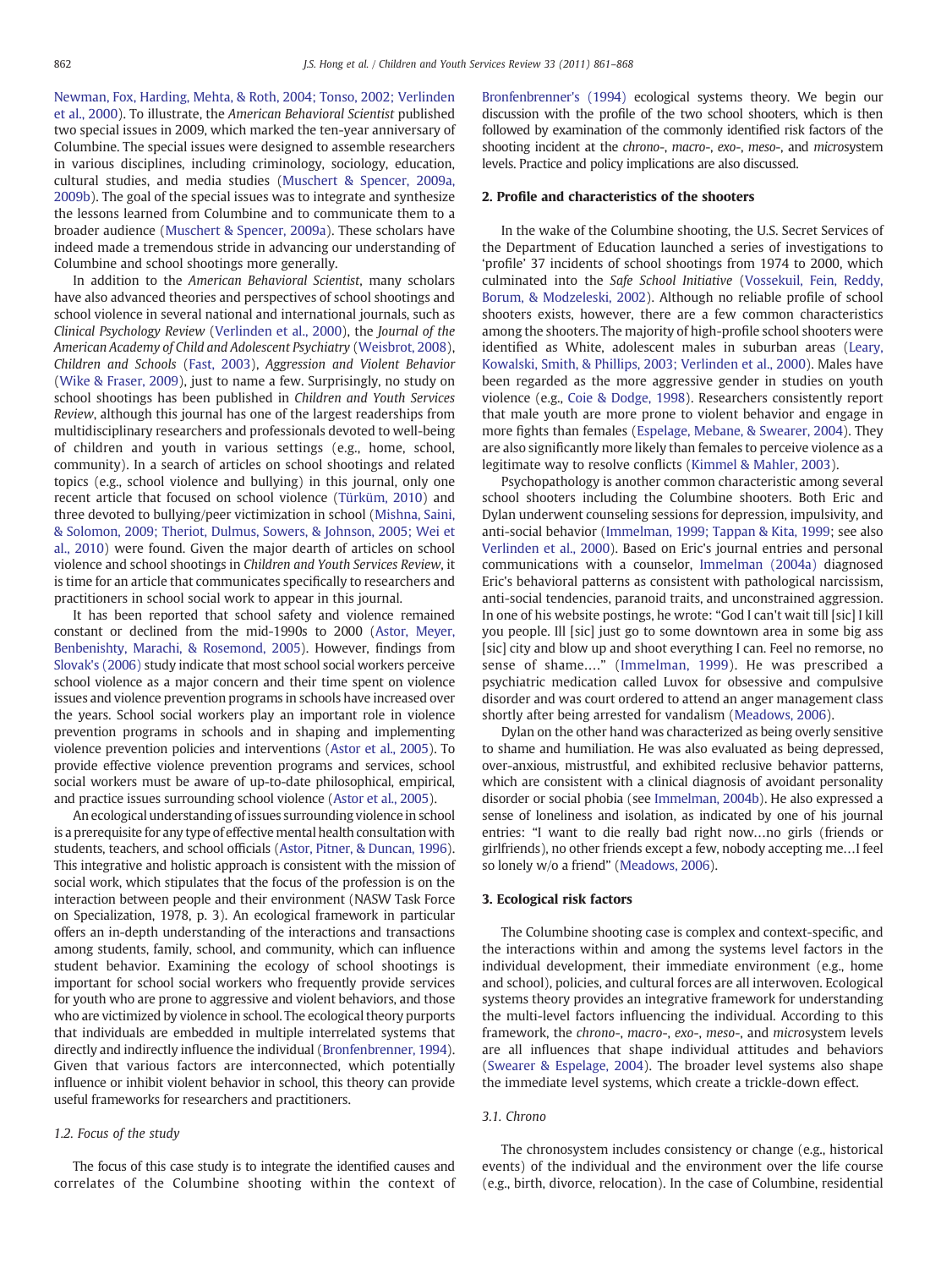mobility was identified as a risk factor. Eric never settled in one place during his childhood years due to his father's employment in the Air Force, which required constant relocation [\(Block, 2007; Briggs &](#page-6-0) [Blevins, 1999; Brown & Merritt, 2002](#page-6-0)). His family moved from Dayton, Ohio; Ocada, Michigan; Plattsburg, New York; and back to Littleton, Colorado [\(Brown & Merritt, 2002](#page-6-0)). As a consequence, Eric's relationships with his friends were constantly interrupted which deeply affected him as evidenced by his statement, "I have moved to different houses or locations about six times…I left behind some of the greatest friends I ever had…Loosing [sic] a friend is almost the worst thing to happen to a person" ([Jefferson County Sheriff Of](#page-6-0)fice, n.d.).

The plausibility of relocation as a risk factor for negative youth development however has been much debated, as evident in the findings from research on child outcomes of residential mobility. Studies on residential mobility ([Coleman, 1990; Long, 1974; Simpson & Fowler,](#page-6-0) [1994](#page-6-0); [Wood, Halfon, Scarlata, Newacheck, & Nessim, 1993](#page-7-0)) have documented that frequency of mobility was associated with children's school performance, dropping out of school, and behavioral/emotional problems. These researchers reasoned that frequent mobility can be psychologically damaging to children because they lose friendships when they move and try to fit into new peer groups and do not have a strong commitment to a particular school or community. A more recent study by [Tucker, Marx, and Long \(1998\)](#page-7-0) however found that frequent mobility is not harmful to children who reside with both biological parents. The findings from this study are consistent with [Coleman's](#page-6-0) [\(1990\)](#page-6-0) theory, which posits that the presence of both parents in the household can potentially increase human and social capitals (e.g., time spent between parents and children), which in turn can diminish the likelihood of youth's emotional and behavioral problems.

#### 3.2. Macro

The macrosystem level is considered as a cultural "blueprint" that can determine the social structures and activities in the immediate systems levels ([Bronfenbrenner, 1994](#page-6-0)). This level includes organizational, social, cultural, and political contexts, which can shape the interactions within other systems. Two macro-level factors – socially constructed masculinity and gun 'control' measures, warrant close examination in the Columbine shooting case.

#### 3.2.1. Socially constructed masculinity

Eric and Dylan were frequently taunted and harassed by students at school, as evidenced by Eric's journal entry: "Everyone is always making fun of me because of how I look…well I will get you all back" [\(Meadows,](#page-7-0) [2006](#page-7-0)). The Washington Post described Columbine High School as dominated by a 'jock culture' where both Eric and Dylan were consistently bullied and harassed by athletes [\(Clabaugh & Clabaugh,](#page-6-0) [2005](#page-6-0)). Shortly after the massacre, a number of students at Columbine High School reportedly described jocks frequently shoving, cursing, and throwing rocks and bottles at Eric, Dylan, and a number of other non-athletic students ([Pooley et al., 1999](#page-7-0)). One acquaintance of the shooter stated: "We were freshmen, and computer-geek freshmen at that. At lunchtime the jocks would kick our chairs, or push us down onto the table from behind…." ([Brown & Merritt, 2002](#page-6-0), p. 50). Evan Todd, a former football player at Columbine High, also verified these accounts by stating (shortly after the shooting): "Sure we teased them…They're bunch of homos…If you want to get rid of someone, usually you tease 'em" [\(Gibbs & Roche, 1999](#page-6-0)).

Schools are settings where masculinity and gender-shaping are reinforced, in particular through sports and dominant code of gender. Sports define patterns of aggressive and dominating performances as the most idealized form of masculinity ([Consalvo, 2003\)](#page-6-0), and athletes hold positions of power in schools [\(Garbarino & deLara, 2002\)](#page-6-0). As [Kimmel and Mahler \(2003\)](#page-6-0) pointed out, adolescent boys are forced to contend with a culturally-prescribed vision of masculinity, a definition which is held up as a model against which men measure themselves. [Danner and Carmody \(2001\)](#page-6-0) also argue that masculinity is based upon boys' position in social structure, and their access to power and resources. According to the researchers, there are several categories of masculinities of which the idealized form of masculinity has been 'hegemonic masculinity' – defined as distinct from, and in opposition and superior to femininity. Boys become 'real men' through reinforcement of heterosexuality, homophobia, physical aggression, domination of females, and willingness to use aggression and violence to achieve one's goals or to protect one's interest. The researchers also argue that hegemonic masculinity does not cause violence, but rather violence (e.g., bullying, harassment) are resources for 'doing' masculinity.

'Subordinated masculinity' is another type of masculinity in which boys who resist hegemonic masculinity or are subordinate to others are considered less masculine. Boys in this category are identified as 'faggots', 'geeks', 'nerds', 'wimps', 'sissies', 'pushover', or 'freaks'. A number of researchers have examined the relation between homophobic taunting and negative psychosocial outcomes, not only among sexual minority students [\(Poteat & Espelage, 2007\)](#page-7-0) but also among students who are questioning their sexual identity [\(Birkett, Espelage, & Koenig, 2009;](#page-6-0) [Espelage & Swearer, 2008](#page-6-0)) and heterosexual students [\(Swearer, Turner,](#page-7-0) [Givens, & Pollack, 2008](#page-7-0)). [Swearer et al. \(2008\)](#page-7-0) for example found that heterosexual boys labeled as 'gay' by their peers were at risk of psychological distress, verbal and physical bullying, and negative perceptions of their school than boys bullied for other reasons. Homophobic teasing is often long-term, systematic, and perpetrated by groups of students ([Rivers, 2001\)](#page-7-0), and places targets at-risk for greater suicidal ideation, depression, and isolation ([Elliott & Kilpatrick,](#page-6-0) [1994](#page-6-0)). Boys who are constantly labeled as 'gay' and those do not measure up to the hegemonic masculinity feel unworthy, incomplete, and inferior. It is at this stage that these boys make extreme efforts to prove themselves to be 'men' in order to gain respect from others [\(Kimmel & Mahler, 2003](#page-6-0)). This is evident in a videotaped statement made by Eric, "Isn't it fun to get the respect that we're going to deserve?" [\(Gibbs & Roche, 1999;](#page-6-0) see also [Wackerfuss, 2007](#page-7-0)). As [Kimmel and](#page-6-0) [Mahler \(2003\)](#page-6-0) note, "[s]hame, inadequacy, vulnerability – all threaten the self; violence, meanwhile is restorative, compensatory" (p. 1452).

#### 3.2.2. Gun 'control' measures

Firearms are an important signifier of power and hence are an important way in which idealized masculinity is constructed ([Katz,](#page-6-0) [2003\)](#page-6-0). Eric and Dylan were fascinated with gun-related violence because they were convinced that violence was a way to end the denigration and subordinated masculinity. A classmate recalled Eric's statement in class when the Kosovo War broke out in 1999: "I hope we do go to war. I'll be the first one there. [I want to] shoot everyone" [\(Achenbach & Russakoff, 1999](#page-5-0)). The boys also goaded their friends to purchase firearms for them at a gun show, which later resulted in then 22-year-old Mark Manes pleading guilty on August 18, 1999 to illegally providing minors with a TEKDC9 machine pistol and 100 rounds of nine millimeter ammunition ([Springhall, 1999](#page-7-0)). Then eighteen-year-old Robyn Anderson, who was Dylan's senior prom date, was also accused of furnishing the two with weapons although she has not been charged.

Firearms are present in one-third of American households [\(Johnson, Coyne-Beasley, & Runyan, 2004](#page-6-0)), and many youth are aware that obtaining a weapon is relatively easy [\(Feder, Levant, &](#page-6-0) [Dean, 2007](#page-6-0)). Because evidence consistently points out that gun control policy is an effective deterrent to firearms-related youth homicide ([Elliott, 1994; Stolzenbery & D'Alessio, 2000\)](#page-6-0), there had been a major outcry among politicians over lack of gun control measures. However, gun control policies were not strict enough to prevent the shooting or reduce the death toll at Columbine High for a number of reasons. [Kleck \(2009\)](#page-6-0) argues that Robin Anderson who legally purchased guns at a gun show for the shooters could also have legally purchased the same guns at a gun store (eighteen was the minimum age to buy guns under the state and federal laws). With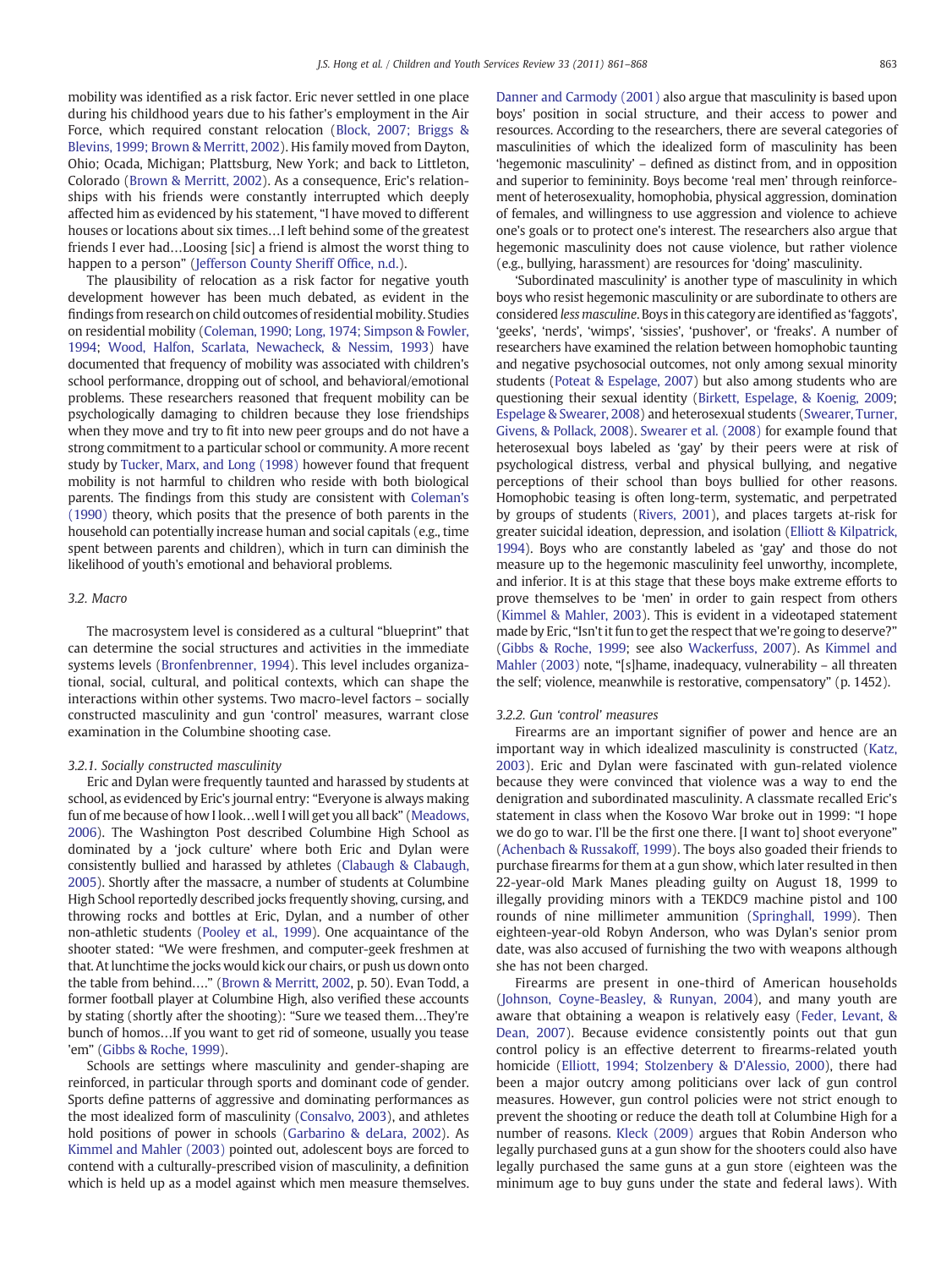regards to criminal record, she had none. Moreover, Eric himself turned eighteen years of age several weeks before the shooting and was old enough to purchase the guns. He could have also legally purchased the same guns in a gun store rather than at a gun show. Furthermore, there had been much debate that a 'gun show loophole' was a play in this case. [Kleck \(2009\)](#page-6-0) however disagreed that there was a loophole. He argued that the same federal regulations applicable to gun transfers, such as background checks as mandated by the Brady Bill, only applied to transfers involving federally licensed dealers. On the other hand, private transfers as was involved in this case were not regulated by federal gun controls, and the location of the private transfers was irrelevant.

Researchers (e.g., [Astor et al., 2005](#page-6-0)) also argue that although the potential for firearms in American schools remain high due to availability of weapons, there has been a major decline in weapons on school grounds. For example, the Department of Education reported that between 1993 and 1999, the percentage of students who reported carrying a gun in school dropped from 12% to 7%.

#### 3.3. Exo

The exosystem level consists of interactions between two or more settings, one of which does not contain the individual. However, the occurrence of the event indirectly influences the processes within the immediate setting in which the individual is situated ([Bronfenbrenner,](#page-6-0) [1994\)](#page-6-0). Examples of indirect interactions in the exosystem level factor are parents' social support (see [Eamon, 2001](#page-6-0)) and parents' employment (see [Hong & Eamon, 2009\)](#page-6-0), which can undermine interactions in the direct level setting (e.g., parent–child relationship). For example, studies have documented that parents' employment and working hours can influence children's behavior because parents have less time to form positive relationships with their children, which can result in negative peer interactions in school (e.g., anti-social behavior, peer victimization) [\(Hong & Eamon, 2009](#page-6-0)). Mass media can also impact youth's mental health, which in turn affects his or her interactions with peers at school. As with access to weapons, violence-themed video games is another identified potential risk factor for the shooting. Exposure to violence in the media has increased significantly among youth over the past decade, pushing media influence forward as an explanation for the series of school shootings in the mid- to late-1900s ([Newman et al., 2004\)](#page-7-0).

Eric and Dylan were frequent players of games such as Doom and Mortal Kombat [\(Brown & Merritt, 2002; Thomas, 2009](#page-6-0)). Eric expressed his fascination with Doom in his writing assignment in school: "Doom is so burned into my head my thoughts usually have something to do with the game…What I cant [sic] do in real life, I try to do in doom… The fact is, I love that game…." ([Block, 2007](#page-6-0), p. 11). Consequently, violent video games such as Doom and Mortal Kombat were frequently blamed by researchers, politicians, and the media for supposedly inducing aggressive and violent tendencies among the shooters and for contributing to the shootings ([Brown & Merritt, 2002\)](#page-6-0). As Alvin Poussaint, a psychiatrist at Harvard Medical School note: "in America, violence is considered fun to kids. They play video games where they chop people's heads off and blood gushes …." [\(Klein & Chancer, 2000,](#page-6-0) p. 132).

Violence-themed video games have recently surpassed violent music video or TV as a matter of concern to parents and law-makers. Youth are spending a considerable amount of time playing these games as active participants, placing them at an increased risk of becoming aggressive [\(Anderson et al., 2003; Huesmann & Taylor,](#page-6-0) [2006](#page-6-0)). A number of studies on the effects of violent media contents on youth behavior also found that exposure to violence-themed video games also increase hostility toward others, desensitization, and fear and anxiety (e.g., [Anderson, 2004; Funk, Baldacci, Pasold, &](#page-6-0) [Baumgardner, 2004](#page-6-0)). [Funk et al.'s \(2004\)](#page-6-0) study for example investigated relations between violence exposure and desensitization among 150 students in elementary school. The study reports

that youth exposed to video game violence were less likely to express empathy and more likely to hold pro-violence attitudes in comparison to those who were not exposed to video game violence.

Other researchers on the other hand found little evidence that exposure to violent games is associated with aggressive and violent behaviors. [Olson \(2004\)](#page-7-0) notes that the research community has been divided on whether violence-themed video games indeed induce aggressive behavior among youth, and if so, for whom and to what degree.

#### 3.4. Meso

A mesosystem consists of interrelationships or interactions between two or more micro-systems (e.g., family, school). One mesosystem example relevant to the Columbine shooting case is teacher–peer relations. A year after the shooting, the Juvenile Diversion for the Denver District Attorney's Office conducted a research a study on the school climate in Columbine High School. An interview was conducted with 28 adults and 15 students (both current and former) concerning students' experiences of bullying and the school officials' responses to bullying situations. Findings from the study indicate that although teachers responded only to bullying situations they had witnessed, they overlooked situations where certain groups (i.e., jocks) were involved. The study also reported that both the students and parents expressed dissatisfaction with teachers' responses to bullying [\(Brown & Merritt,](#page-6-0) [2002\)](#page-6-0). As Brian Rohrbough, the father of one of the slain victims stated, "Jocks could get away with anything. If they wanted to punch a kid in the mouth and walk away, they could...They did nothing to protect students from each other" ([Goldstein, 1999](#page-6-0)).

Teachers' apathetic response to students' bullying situations has also been blamed for the shooting at Columbine. Studies consistently report that teachers' involvement is crucial for preventing or deterring negative peer interactions among youth in school. Teachers can unintentionally reinforce negative peer interactions such as bullying by failing to be involved in their students' lives at school ([Espelage &](#page-6-0) [Swearer, 2003;](#page-6-0) see also [Garbarino & deLara, 2002](#page-6-0)). Teachers' involvement often depends on their perceptions of bullying. In their study of the prevalence and correlates of bullying in seven schools, which included students', parents', and teachers' reports, [Stockdale, Hangaduambo,](#page-7-0) [Duys, Larson, and Sarvela \(2002\)](#page-7-0) found that students tend to report higher prevalence of bullying than did parents and teachers. Other researchers also report that the lack of teachers' involvement is associated with teachers' lack of confidence in dealing with students' peer conflicts and bullying situations. Another study ([Boulton, 1997](#page-6-0)) investigated from a sample of 138 teachers, teachers' attitudes toward bullying; their self-belief about their ability to deal with bullying situation; their perceptions of their responsibility for handling bullying situations in various locations; and the impact of length of services on their attitudes toward bullying. Although teachers generally hold negative views toward bullying, they expressed lack of confidence in their ability to mitigate bullying situations.

#### 3.5. Micro

The most direct influence on the Columbine shooting are within the microsystem level, which consists of individuals or groups of individuals with whom individuals have interactions (e.g., parents, peers). The microsystem consists of patterns of activities, social roles, and interpersonal relations experienced by the individual in a direct setting [\(Bronfenbrenner, 1994\)](#page-6-0). The interactions within the microsystems influence the individual. Relevant microsystems level risk factors are parenting and peer influence.

#### 3.5.1. 'Bad' parenting

Eric and Dylan's parents were frequently blamed for the shooting, as reflected in statements made by several family members of Columbine students and the victims. Judy Brown, the mother of a friend of Eric and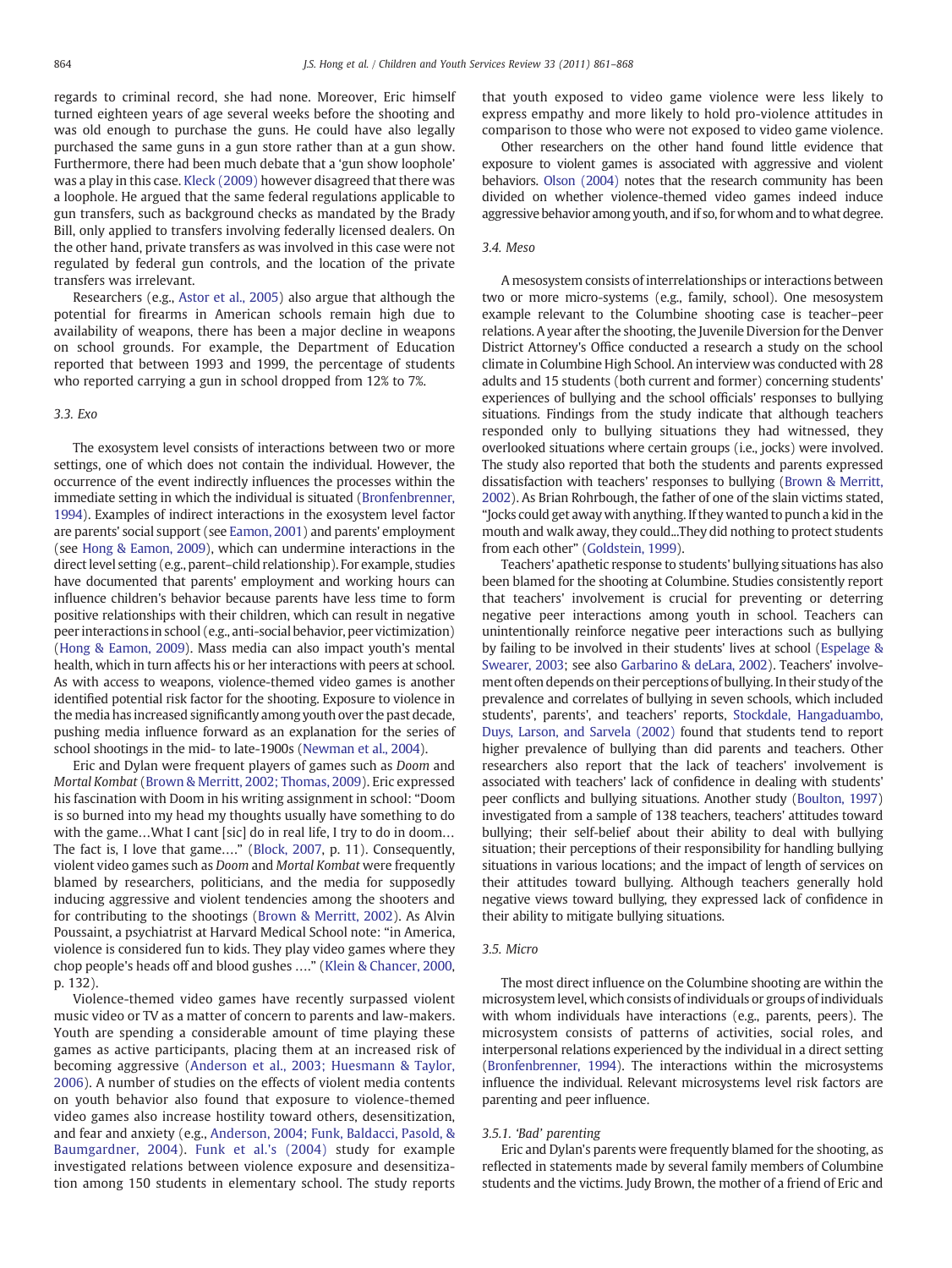Dylan said, "Who are these people [parents of Eric and Dylan] who feel that they don't owe society anything? They owe society a lot" [\(Wilkinson, 2004](#page-7-0)). Added Brian Rohrbough: "If your kid was caught breaking into a van with another kid, would you allow him to continue hanging out with that other kid at all hours of the night, running together, never knowing where they were, at 3 in the morning? These things don't make sense for a reasonable person. Bad parenting, yeah. Wicked families, absolutely, in my opinion" [\(Wilkinson, 2004](#page-7-0)). Parentblame was most evident in the lawsuits filed by the family members of the victims against the parents of the shooters. Michael and Vonda Shoels were among the first to file a lawsuit against the parents of Eric and Dylan in the amount of \$250 million for the wrongful death of their son Isaiah Shoels. A dozen of other family members of the victims and survivors also followed suit, claiming that the parents of both Eric and Dylan were found negligent in failing to prevent the shooting tragedy. [Ebenstein \(2000\)](#page-6-0) argues that the parents were legally liable for the shooting. Had the parents paid attention to the evidence in their homes such as diary entries, accumulated weapons, websites, and testimonies from friends and neighbors, they would have known that the shooting was looming and would have alerted the police. He specifically argues that the parents of both boys had sufficient evidence to take actions for their sons' inactions.

Neither Eric nor Dylan appeared to come from a 'bad' family, and both sets of parents were appropriately concerned about their sons' misconduct, trying to help them out as best as they could [\(Block, 2007;](#page-6-0) [Larkin, 2009\)](#page-6-0). Thomas and Susan Klebold were attentive parents who were involved in their son's school activities since his first-grade year. They were also staunch supporters of gun control measures and expressed their concerns over the level of violence in the video games their son was playing [\(Fast, 2008\)](#page-6-0). Throughout Dylan's adolescent years, his father also saw him everyday and prior to the shooting, his father spent a part of the previous week selecting dorm rooms with him at college. In an op-ed of the New York Times, Susan stated, "Dylan did not do this because of the way he was raised…He did it in contradiction to the way he was raised" [\(Brooks, 2004\)](#page-6-0). Despite Dylan's vitriolic banter expressed in the basement tapes, he admitted that his parents "always taught me self-awareness and self-reliance. I always loved you guys for that…." [\(Fast, 2008](#page-6-0), p. 175).

Wayne and Kathy Harris, like the Klebolds, were also involved in their son's life. Eric's teachers and coaches praised his parents for regularly attending parent–teacher conferences and sporting events [\(Fast, 2008](#page-6-0)). His father was a Scout leader and coached his son's sports team, and his mother volunteered at school events. Eric's friends also recalled how his parents disciplined their son by grounding him, assigning chores, and removing phone and computer privileges [\(Block, 2007\)](#page-6-0). Despite his seething rage, Eric also expressed a great deal of appreciation to his parents. In the basement tape, he appeared remorseful as he stated, "My dad's great and my mom's so thoughtful…It sucks that I am doing this to them" [\(Fast, 2008,](#page-6-0) p. 179).

#### 3.5.2. Deviant peer influence

Although neither Eric nor Dylan was reportedly affiliated with the "Trenchcoat Mafia", a close-knit group of socially isolated and oppositional youth, the Trenchcoat Mafia and gothic subculture became targets of intense scrutiny by the media ([Carney, 2006](#page-6-0)). Shortly after the shooting, finger-pointing at the members of the Trenchcoat Mafia continued to grow as they were portrayed by the media as violent and murderous. Peer influence as a predictor of deviant and criminal behaviors among youth has been examined extensively in a plethora of studies. Researchers have consistently reported a significant association between deviant peer affiliation and a number of risk factors, such as substance abuse ([Biglan, Duncan, Ary,](#page-6-0) [& Smolkowski, 1995; Fergusson, Swain-Campbell, & Horwood, 2002;](#page-6-0) [Oxford, Oxford, Harachi, Catalano, & Abbott, 2001](#page-6-0)); behavioral problems [\(Gifford-Smith, Dodge, Dishion, & McCord, 2005; Keenan,](#page-6-0)

[Loeber, Zhang, Stouthamer-Loeber, & Van Kammen, 1995](#page-6-0)), and violent acts [\(Fergusson et al., 2002](#page-6-0)) among adolescents.

Deviant peer affiliation is also embedded within broader contexts, such as school climate. [Tonso \(2002\)](#page-7-0) documented several studies, which suggest that schools located in predominantly White, suburban areas, set the stage for the production of oppositional peer groups and the developmental of hierarchal relationships among students from various peer group locations. For example, an earlier study by [Eckert \(1989\),](#page-6-0) which examined social identities and peer relationships of two youth groups in a middle-class school – the Jocks and Burnouts, found that Jocks were not solely athletes who affiliated with sports but were students in the in-crowd whose lifestyle embraces mainstream ideals and values. Burnouts on the other hand were a 'rebellious crowd' who were associated with lifestyles and values that ran counter to the mainstream ideals. This group of youth perceived school as interfering with their peer relationships and used their oppositional behaviors (e.g., truancy) to reaffirm their peer bonding. Because they rejected the school hegemony, they were (or felt) largely rejected by their mainstream peers, teachers, and school officials.

#### 4. Discussion

#### 4.1. Lessons learned

Getting one's arms around Columbine is an insurmountable task, as there is a vast amount of social science research conducted to date. An examination of these studies reveals that an examination of the multiple level influences is imperative, and the ecological framework (1994) is highly appropriate for researchers and practitioners. The levels of systems interact with each other to influence individual behavior, and school shooting incidents might be artifacts of these interactions. For instance, high residential mobility in the early human developmental stages (chrono-) can be a potential barrier to developing healthy peer relationships (micro-) among youth; such barriers can increase the likelihood of negative peer influences and delinquent acts. However, negative peer interaction (micro-) might not escalate into tragic violent acts involving fatal shooting if violence prevention measures in schools that address the relevant issues, such as homophobia and masculinity (macro-) were implemented (see [Hong et al., 2010](#page-6-0)).

Given the major influence of Columbine on subsequent school shootings and the number of scholars focused on this particular incident, understanding the configurations of the risk factors has major social work implications in the educational settings.

#### 4.2. School social work implications

School social work profession is guided and carried out through the use of social work knowledge, values, and beliefs ([Bartlett, 1970\)](#page-6-0), which emphasize the importance of understanding the interaction between people and their environment [\(Germain, 1991](#page-6-0)). Accordingly, prevention and intervention efforts in schools need to address complex interactions between these multiple levels of systems that affect individual behavior. This requires school practitioners (e.g., social workers and school psychologists) to take a multifaceted approach to preventing and intervening in violence. Although every incidence of school violence is unique, they are affected by multiple systems at different levels. Thus, school social workers must first have a comprehensive understanding of the interactions between and among the multiple systems and their influences on individual behavior. In particular, school social workers must be aware of the effects many institutions have on the social and behavioral functioning of the individual youth. In addition, because individual behavior can influence the systems levels, as well as be affected by them, intervention strategies must consider the changing patterns and characteristics of the interactions between the systems. As a result, initial goals and objectives of prevention and intervention efforts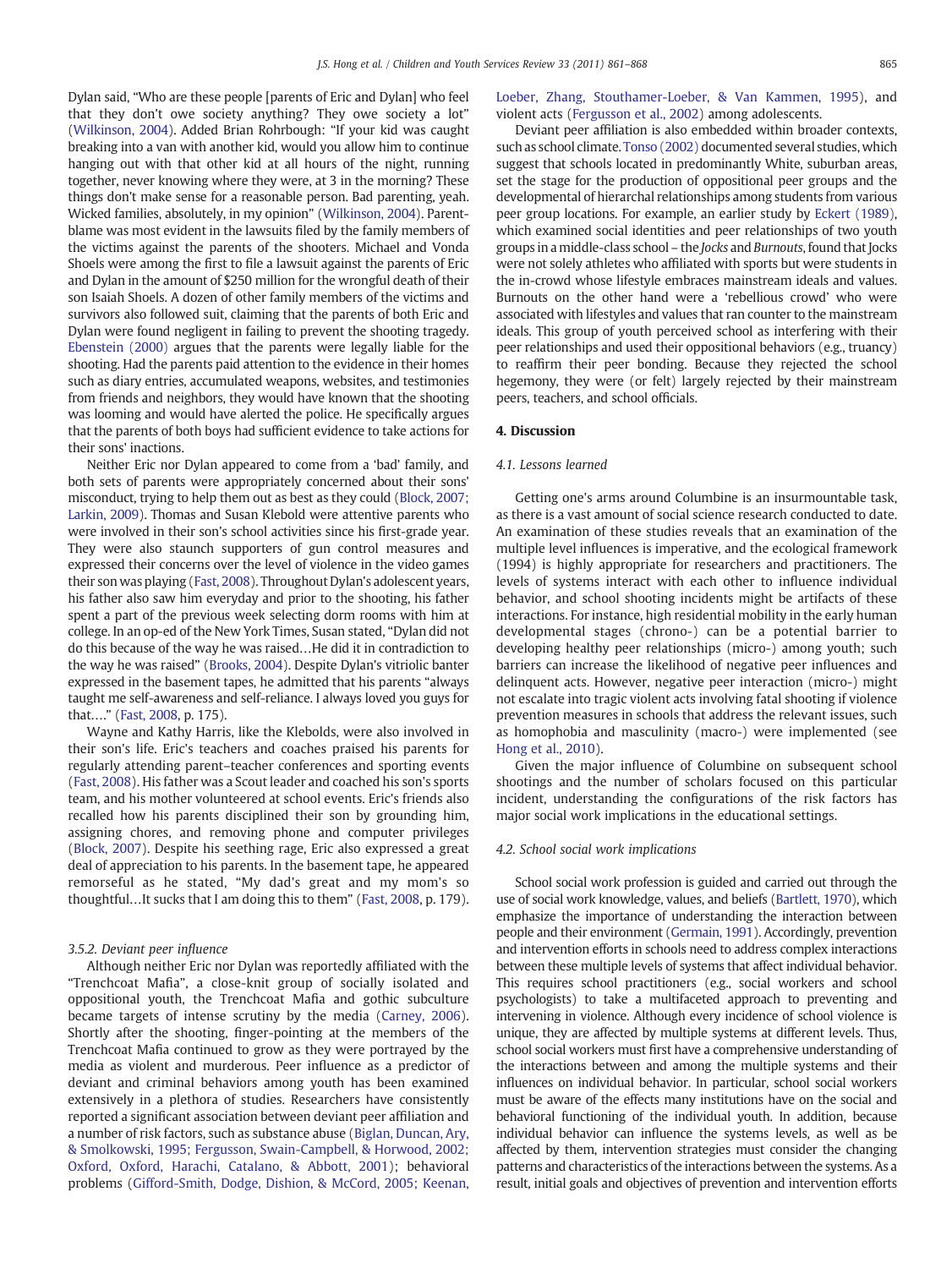would be no longer relevant unless they are continuously modified and adjusted to reflect the current conditions of systems and individuals. Thus, all prevention and intervention efforts need to be on-going processes. Throughout the processes, the prevention and intervention goals need to be frequently evaluated against what has actually happened to individuals and surrounding systems, and be modified and adjusted reflecting gaps between the initial goals and changes actually made.

It is not always possible for practitioners to be flexible in delivering programs and services for those affected by school shooting incidents– victims, perpetrators, and all those involved, and in implementing the prevention programs and services. Policies, regulations, and agency rules need to allow sufficient autonomy and discretion for practitioners, with which they can make changes in a timely manner on their initial plan for prevention and intervention when each system experiences changes after prevention and intervention efforts are initiated. However, the flexibility in the practitioner's side may be a nightmare for policymakers, regulators, and agency administrators, who prefer stable, predictable, and easily manageable service delivery systems.

To increase the practitioner's autonomy, policy-makers, regulators, and agency administrators need to pursue two different goals in developing and implementing policies: ensuring that target populations receive quality services from service providers as expected, and protecting practitioners from potential disputes between them and the clients regarding service qualities and outcomes. The former requires policies to be as specific and standardized as possible so that service qualities and outcomes are evaluated easily; the latter requires policies to be open to various interpretations so that practitioners can develop unique prevention and intervention plans based on specific conditions of each clients. These seemingly contradictory goals can be achieved when practitioners are provided with adequate education and training, understand the complex relationships between the multiple systems and individual behavior, and obtain skills and techniques that can be utilized throughout the prevention and intervention processes. High quality practitioners, armored with comprehensive theories, practice models, and up-to-date skills and techniques, can work hard to achieve the balance between what clients need and what policymakers and regulators want. Many of the current practitioners have already worked hard to meet the clients' needs, even without adequate resources and proper up-to-date training on a regular basis. It is, however, needless to say that investment in improving the quality of practitioners is one of the best ways to ensure clients' satisfaction.

<span id="page-5-0"></span>School shooting incidents lead to involvement of all levels of the ecological systems. For instance, at the chronosystem level, victims, perpetrators, their family and friends, school teachers and other students suffer from potentially irrevocable mental, physical, and psychological damages, which has serious long-term effects on their lives. At the macrosystem level, the culture of masculinity can either be strengthened or weakened, depending on how involving parties respond to the incidents. Similarly, gun-related policies can either be strengthened or weakened as well. Although firearms are prohibited on school property, obtaining and carrying weapons in schools is relatively plausible for some youth (see [Feder et al., 2007](#page-6-0)). School social workers need to collaborate with school administrators in participating in state and local discussions on stricter gun control measures in the community [Dahlberg \(1998\)](#page-6-0). At the exosystem level, the criminal and civil justice systems are likely to experience an influx of public attention on how they deal with these tragic incidents. Their responses to the future school shooting incidents are defined by what the involving parties experience during these processes. Mass media sometimes play a negative role at the exosystem level. They often exaggerate and intensify shooting incidents by displaying highly selective images ([Chang & Diaz-Veizades, 1999](#page-6-0)), and decontextualize and individualize the incident, ignoring influences of the multiple systems (citation excluded for anonymity). At the mesosystem level,

relationships between teachers and students and among students are affected by shooting incidents. While a shooting incident causes a variety of crises for all those involved, it also can be an opportunity to address problems in the school system, including bullying and peer harassment. Finally, at the microsystem level, parents, children, friends, relatives, and neighbors of victims and perpetrators experience the most direct impacts of the incident. Because each of those at the microsystem level lives within its own multiple layers of systems, one incident in one system produces ripple effects on all involving systems. Thus, practitioners working at various settings at various system levels need to be aware of all those relationships between the multiple systems and their influences on individuals. Building formal and informal communication networks among practitioners related to school shooting is particularly important, given that a practitioner cannot address all the systems involved and resources in a service agency are limited.

#### 4.3. Limitations

Despite the insights gained from this case, we must also note some limitations. First is the issue of generalizability from a single case. Case studies are often difficult to generalize due to inherent subjectivity, which makes it relevant only to a particular context [\(Eisenhardt,](#page-6-0) [1989\)](#page-6-0). Second, this study primarily relies on anecdotal reports rather than police reports or interviews, which may overlook other possibly relevant factors (see also [Hong, Cho, & Lee, 2010; Hong & Liao, 2010](#page-6-0)).

#### 5. Conclusion

What are the consequences of gun violence on children, youth, and their families? How do they cope each and every day with the fear that this day could be their last? Although this article focused on school-based violence, the many dimensions and consequences of it, the ecological systems theory, and its importance for locating this phenomenon within a framework specific to the United States; one cannot avoid the increasing violence that engulfs countries around the world and the consequences on the behavior and developmental outcomes of youth (see, for example, [Smith, 2003; Smith-Khuri et al.,](#page-7-0) [2004\)](#page-7-0). News coverage of the school shooting incidents in countries, such as Germany and Finland has generated intense public debates concerning school violence and safety around the world. A number of researchers have also conducted cross-national and comparative studies on of the effects of school violence on children and youth (e.g., [Akiba, 2008; Astor, Benbenishty, Vinokur, & Zeira, 2006; Benbenishty,](#page-6-0) [Astor, Zeira, & Vinokur, 2002](#page-6-0)). Clearly, there are predisposing, situational and activating risk factors that operate at the multiple environmental levels (see [Fraser, 1995\)](#page-6-0).

Ending violence in school is a daunting task for educators, school officials, mental health professionals, researchers, and policy-makers in the United States and around the world. However, it is now recognized that individual psychiatric assessment and individual-based violence prevention strategies are not enough ([Twemlow, 2008\)](#page-7-0). There also needs to be an assessment that examines the nature and influences of the various ecological systems (i.e., family, peer group, school, and community) that affect youths' behavior. This article serves as an impetus for understanding school shooting tragedies more broadly, which can inform practitioners, policy-makers, and research in assessing the multiple level influences, a first step in designing effective violence prevention and intervention strategies in school.

#### References

Achenbach, J., & Russakoff, D. (1999, Aprill). Teen shooter's life paints antisocial portrait. Washington Post Retrieved August 23, 2009, from. [http://www.washing](http://www.washingtonpost.com/wp-srv/national/daily/april99/antisocial04299.htm)[tonpost.com/wp-srv/national/daily/april99/antisocial04299.htm](http://www.washingtonpost.com/wp-srv/national/daily/april99/antisocial04299.htm).

Addington, L. A. (2009). Cops and cameras: Public school security as a policy response to Columbine. American Behavioral Scientist, 52, 1426−1446.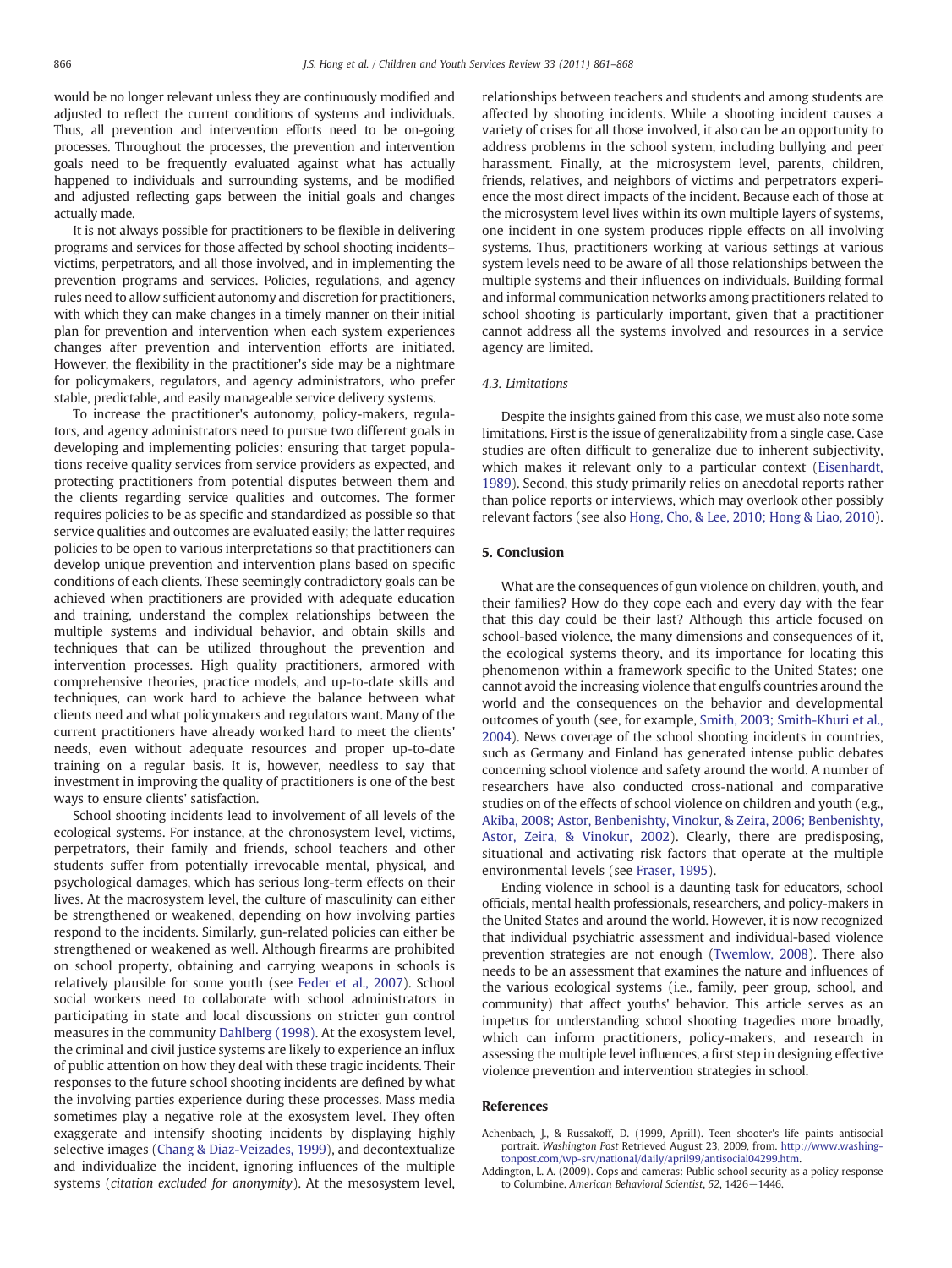- Akiba, M. (2008). Predictors of student fear of school violence: A comparative study of eighth graders in 33 countries. School Effectiveness and School Improvement, 19, 51−72.
- Altheide, D. L. (2009). The Columbine shootings and the discourse of fear. American Behavioral Scientist, 52, 1354−1370.
- Anderson, C. (2004). An update on the effects of playing violent video games. Journal of Adolescence, 27, 113−122.
- Anderson, C. A., Berkowitz, L., Donnerstein, E., Huesmann, L. R., Linz, D., Malamuth, M., & Wartella, E. (2003). The influence of media violence on youth. Psychological Science in the Public Interest, 4, 81–110.
- Astor, R. A., Benbenishty, R., Vinokur, A. D., & Zeira, A. (2006). Arab and Jewish elementary school students' perceptions of fear and school violence: Understanding the influence of school context. British Journal of Educational Psychology, 76, 91−118.
- Astor, R. A., Meyer, H. A., Benbenishty, R., Marachi, R., & Rosemond, M. (2005). School safety interventions: Best practices and programs. Children and Schools, 27, 17−32.
- Astor, R. A., Pitner, R. O., & Duncan, B. B. (1996). Ecological approaches to mental health consultation with teachers on issues related to youth and school violence. Journal of Negro Education, 65, 336–355.
- Bartlett, H. M. (1970). The common base of social work practice. Washington, DC: NASW.
- Benbenishty, R., Astor, R. A., Zeira, A., & Vinokur, A. D. (2002). Perceptions of violence and fear of school attendance among junior high school students in Israel. Social Work Research, 26, 71−87.
- Biglan, A., Duncan, T. E., Ary, D. V., & Smolkowski, K. (1995). Peer and parental influences on adolescent tobacco use. Journal of Behavioral Medicine, 18, 315−330.
- Birkett, M., Espelage, D. L., & Koenig, B. (2009). LGB and questioning students in schools: The moderating effects of homophobic bullying and school climate on negative outcomes. Journal of Youth and Adolescence, 38, 989–1000.
- Block, J. J. (2007). Lessons from Columbine: Virtual and real rage. American Journal of Forensic Psychiatry, 28, 1−B5.
- Boulton, M. J. (1997). Teachers' views on bullying: Definitions, attitudes and ability to cope. British Journal of Educational Psychology, 67, 223−233.
- Briggs, B., & Blevins, J. (1999, May 2). A boy with many sides.The Denver Post Retrieved March 26, 2010, from. [http://www.denverpost.com.](http://www.denverpost.com)
- Bronfenbrenner, U. (1994). Ecological models of human development. In T. Husen, & T. N. Postlethwaite (Eds.), International encyclopedia of education (pp. 1643−1647). (2nd ed.). New York: Elsevier Science.
- Brooks, D. (2004, Mayy). Columbine: Parents of a killer. The New York Times Retrieved April 12, 2010, from. [http://www.nytimes.com/2004/05/15/opinion/15BROO.](http://www.nytimes.com/2004/05/15/opinion/15BROO.html?pagewanted=1) html?pagewanted=1
- Brown, B., & Merritt, R. (2002). No easy answers: The truth behind death at Columbine. New York: Lantern Books.
- Burns, G. (2009). Here it comes again, that feeling. Popular Music and Society, 32, 111−112.
- Carney, S. (2006, Aprill). What did the Gothic counterculture have to do with the Columbine High shootings? The effect of the finger-pointing Retrieved April 16, 2010, from. [http://www.associatedcontent.com/article/27097/what\\_did\\_the\\_gothic\\_](http://www.associatedcontent.com/article/27097/what_did_the_gothic_counterculture.html?cat=9) [counterculture.html?cat=9.](http://www.associatedcontent.com/article/27097/what_did_the_gothic_counterculture.html?cat=9)
- Chang, E. T., & Diaz-Veizades, J. (1999). Ethnic peace in the American city: Building community in Los Angeles and beyond. New York: New York University Press.
- Clabaugh, G. K., & Clabaugh, A. A. (2005). Bad apples or sour pickles? Fundamental attribution error and the Columbine massacre. Educational Horizons, 83, 81−86.
- Coie, J.D., & Dodge, K.A. (1998). Aggression and antisocial behavior. In W. Damon (Series Ed.) & N. Eisenberg (Vol. Ed.), Handbook of child psychology: Vol. 3. Social emotional and personality development (5th ed., pp. 779-862). New York: Wiley.
- Coleman, J. S. (1990). Foundations of social theory. Cambridge, MA: Belknap Press of Harvard University Press.
- Consalvo, M. (2003). The monsters next door: Media construction of boys and masculinity. Feminist Media Studies, 3, 27−45.
- Crary, D. (2010, Marchh). Columbine school shooting spawned effective anti-bullying programs: Study. The Huffington Post Retrieved April 8, 2010, from. [http://www.](http://www.huffingtonpost.com/2010/03/03/columbine-school-shooting_n_484700.html) huffi[ngtonpost.com/2010/03/03/columbine-school-shooting\\_n\\_484700.html.](http://www.huffingtonpost.com/2010/03/03/columbine-school-shooting_n_484700.html) Cullen, D. (2009). Columbine. New York: Twelve.
- Dahlberg, L. (1998). Youth violence in the United States: Major trends, risk factors, and prevention approaches. American Journal of Preventive Medicine, 14, 259−272.
- Danner, M. J. E., & Carmody, D. C. (2001). Missing gender in cases of infamous school violence: Investigating research and media explanations. Justice Quarterly, 18, 87−114.
- Eamon, M. K. (2001). The effects of poverty on children's socioemotional development: An ecological systems analysis. Social Work, 46, 256−266.
- Ebenstein, E. P. (2000). Criminal and civil parental liability statutes: Would they have saved the 15 who died at Columbine? Cardozo Women's Law Journal, 7, 1−28.
- Eckert, P. (1989). Jocks and burnouts: Social categories and identity in the high school. New York: Teachers College Press.
- Eisenhardt, K. M. (1989). Building theories from case study research. Academy of Management Review, 14, 532−550.
- Elliott, D. S. (1994). Youth violence: An overview. Boulder, CO: University of Colorado, Center for the Study and Prevention of Violence.
- Elliott, M., & Kilpatrick, J. (1994). How to stop a bullying: A kidscape training guide. London: Kidscape.
- Espelage, D. L., Mebane, S. E., & Swearer, S. M. (2004). Gender differences in bullying: Moving beyond mean level differences. In D. L. Espelage, & S. M. Swearer (Eds.), Bullying in American schools: A social-ecological perspective on prevention and intervention (pp. 15−35). Mahwah, N.J.: Lawrence Erlbaum Associates, Publishers.
- <span id="page-6-0"></span>Espelage, D. L., & Swearer, S. M. (2003). Research on school bullying and victimization: What have we learned and where do we go from here? School Psychology Review, 32, 365−383.
- Espelage, D. L., & Swearer, S. M. (2008). Addressing research gaps in the intersection between homophobia and bullying. School Psychology Review, 37, 155−159.
- Espelage, D. L., & Swearer, S. M. (Eds.). (2010). Bullying in North American schools: A social–ecological perspective on prevention and intervention (2nd Ed.). New York: Routledge.
- Fast, J. (2003). After Columbine: How people mourn sudden death. Social Work, 48, 484−491.
- Fast, J. D. (2008). Ceremonial violence: A psychological explanation of school shootings. Woodstock & New York: The Overlook Press.
- Feder, J., Levant, R. F., & Dean, J. (2007). Boys and violence: A gender-informed analysis. Professional Psychology: Research and Practice, 38, 385−391.
- Fergusson, D. M., Swain-Campbell, N. R., & Horwood, L. J. (2002). Deviant peer affiliations, crime and substance use: A fixed effects regression analysis. Journal of Abnormal Child Psychology, 30, 419−430.
- Fraser, M. (1995). Violence overview. In R. Edwards (Ed.), 19th Encyclopedia of Social Work (pp. 2453−2460). Washington, DC: NASW Press.
- Funk, J. B., Baldacci, H. B., Pasold, T., & Baumgardner, J. (2004). Violence exposure in real-life, video games, television, movies, and the internet: Is there desensitization? Journal of Adolescence, 27, 23−39.
- Garbarino, J. (2004). Foreword. In D. L. Espelage, & S. M. Swearer (Eds.), Bullying in American schools: A social-ecological perspective on prevention and intervention (pp. xi−xiii). Mahwah, NJ: Lawrence Erlbaum Associates, Inc.
- Garbarino, J., & deLara, E. (2002). And words can hurt forever: How to protect adolescents from bullying, harassment, and emotional violence. New York: The Free Press.
- Germain, C. B. (1991). Social work practice: People and environments: An ecological perspective. New York: Columbia University Press.
- Gibbs, N., & Roche, T. (1999, Decemberr). The Columbine tapes. TIME Retrieved August 23, 2009, from. <http://www.time.com/time/magazine/article/0,9171,992873,00.html>.
- Gifford-Smith, M., Dodge, K. A., Dishion, T. J., & McCord, J. (2005). Peer influence in children and adolescents: Crossing the bridge from developmental to intervention science. Journal of Abnormal Child Psychology, 33, 255−265.
- Goldstein, A. (1999, Decemberr). The victims: Never again. TIME Retrieved August 23, 2009, from. [http://www.time.com/time/magazine/article/0,9171,35874,00.html.](http://www.time.com/time/magazine/article/0,9171,35874,00.html)
- Henry, S. (2009). School violence beyond Columbine: A complex problem in need of an interdisciplinary analysis. American Behavioral Scientist, 52, 1246−1265.
- Hong, J. S., Cho, H., & Lee, A. S. (2010). Revisiting the Virginia Tech shootings: An ecological systems analysis. Journal of Loss and Trauma, 15, 561−575.
- Hong, J. S., & Eamon, M. K. (2009). An ecological approach to understanding peer victimization in South Korea. Journal of Human Behavior in the Social Environment, 19, 611−625.
- Hong, J. S., & Liao, M. (2010). Revisiting the case of Kayla Rolland a decade later: Ecological systems analysis. Journal of Child and Adolescent Trauma, 3, 58−72.
- Hong, J.S., Espelage, D.L., & Kral, M.J. (2010). Understanding suicide among sexual minority youth in America: An ecological systems analysis. Manuscript under review.
- Huesmann, L. R., & Taylor, L. D. (2006). The role of media violence in violent behavior. Annual Review of Public Health, 27, 393−415.
- Immelman, A. (1999, Aprill). Indirect evaluation of Eric Harris. USPP: Unit for the Study of Personality in Politics Retrieved August 2, 2009, from. [http://www.csbsju.edu/](http://www.csbsju.edu/uspp/Research/Harris.html) [uspp/Research/Harris.html](http://www.csbsju.edu/uspp/Research/Harris.html).
- Immelman, A. (2004, Augusta). Eric Harris: Personality profile. USPP: Unit for the Study of Personality in Politics Retrieved August, 2, 2009, from. [http://www.csbsju.edu/](http://www.csbsju.edu/uspp/Criminal-Profiling/Columbine_Eric-Harris-profile.html) uspp/Criminal-Profi[ling/Columbine\\_Eric-Harris-pro](http://www.csbsju.edu/uspp/Criminal-Profiling/Columbine_Eric-Harris-profile.html)file.html.
- Immelman, A. (2004, Augustb). Dylan Klebold: Developmental consideration. USPP: Unit for the Study of Personality in Politics Retrieved August, 2, 2009, from. [http://](http://www.csbsju.edu/uspp/Criminal-Profiling/Columbine_Dylan-Klebold-etiology.html) www.csbsju.edu/uspp/Criminal-Profi[ling/Columbine\\_Dylan-Klebold-etiology.](http://www.csbsju.edu/uspp/Criminal-Profiling/Columbine_Dylan-Klebold-etiology.html) [html](http://www.csbsju.edu/uspp/Criminal-Profiling/Columbine_Dylan-Klebold-etiology.html).
- Jefferson County Sheriff Office (n.d.). CD containing 936 pages of documents seized from Harris and Klebold residence / vehicles. Retrieved April 12, 2010, from [http://](http://denver.rockymountainnews.com/pdf/900columbinedocs.pdf) [denver.rockymountainnews.com/pdf/900columbinedocs.pdf](http://denver.rockymountainnews.com/pdf/900columbinedocs.pdf).
- Johnson, R., Coyne-Beasley, T., & Runyan, C. (2004). Firearm ownership and storage practices, U.S. households, 1992–2002: A systematic review. American Journal of Preventive Medicine, 27, 173−182.
- Katz, J. (2003). Advertising and the construction of violent White masculinity. In G. Dines, & J. M. Humez (Eds.), Gender, race, and class in media: A text reader (pp. 349−358). (2nd ed.). Thousand Oaks, CA: Sage Publications, Inc.
- Keenan, K., Loeber, R., Zhang, Q., Stouthamer-Loeber, M., & Van Kammen, W. B. (1995). The influence of deviant peers on the development of boys' disruptive and delinquent behavior: A temporal analysis. Development and Psychopathology, 7, 715−726.
- Kimmel, M. S., & Mahler, M. (2003). Adolescent masculinity, homophobia, and violence: Random school shootings, 1982–2001. American Behavioral Scientist, 46, 1439−1458.
- Kleck, G. (2009). Mass shootings in schools: The worst possible case for gun control. American Behavioral Scientist, 52, 1447−1464.
- Klein, J., & Chancer, L. S. (2000). Masculinity matters: The omission of gender from highprofile school violence cases. In S. U. Spina (Ed.), Smoke and mirrors: The hidden content of violence in schools and society. Lanham, MD: Rowman and Littlefield.
- Larkin, R. W. (2009). The Columbine legacy: Rampage shootings as political acts. American Behavioral Scientist, 52, 1309−1326.
- Leary, M. R., Kowalski, R. M., Smith, L., & Phillips, S. (2003). Teasing, rejection, and violence: Case studies of the school shootings. Aggressive Behavior, 29, 202−214.
- Limber, S. P., & Small, M. A. (2003). State laws and policies to address bullying in schools. School Psychology Review, 32, 445−455.
- Long, L. (1974). Does migration interfere with children's progress in school? Sociology of Education, 48, 369−381.